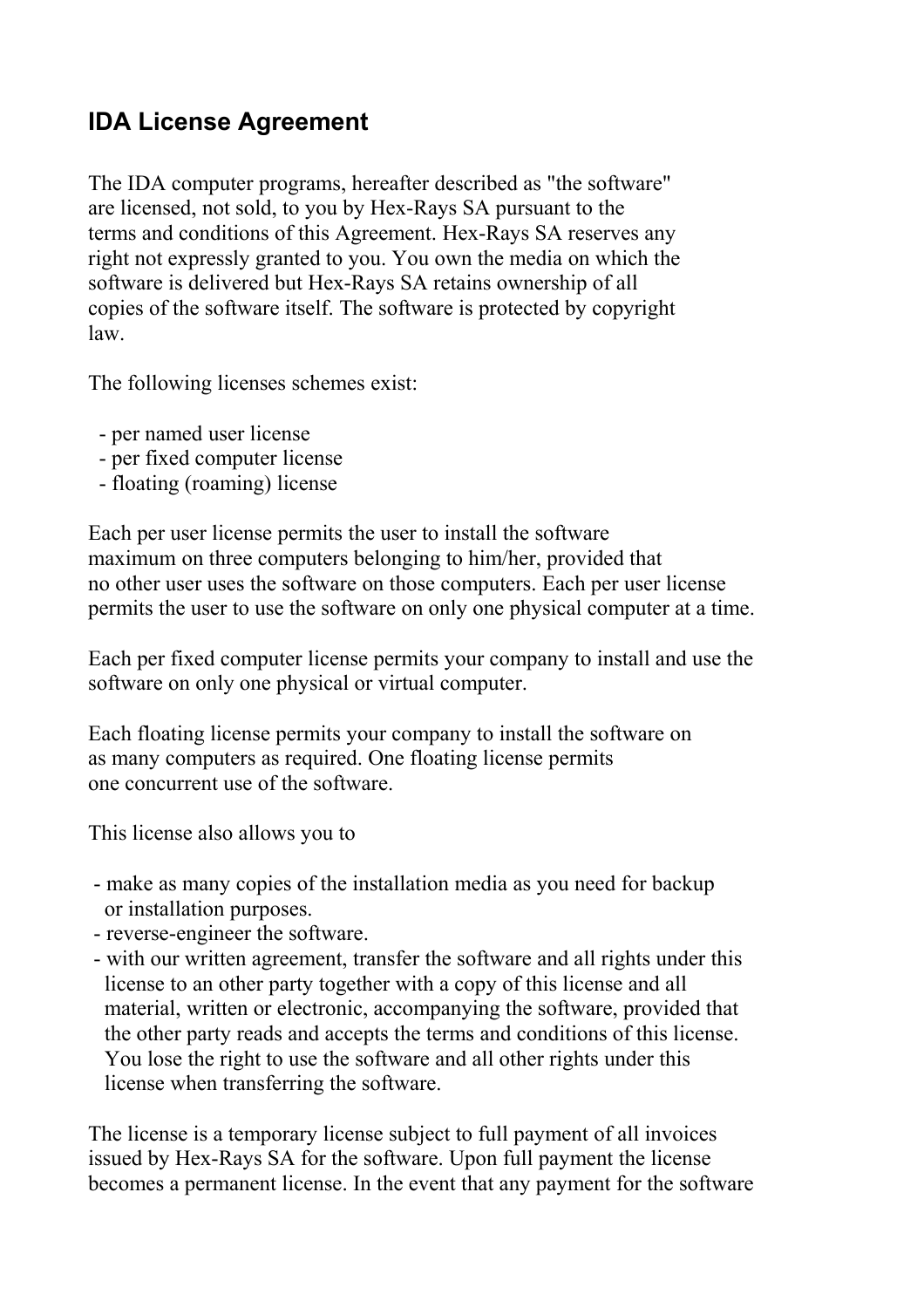is not received in a timely manner, you must immediately discontinue its use.

## **Restrictions**

You may not distribute copies of the software to another party or electronically transfer the software from one computer to another if one computer belongs to another party.

You may not modify, adapt, translate, rent, lease, resell, distribute, or create derivative works based upon the software or any part thereof.

## **Limited Warranty and Disclaimers**

The software is provided "as is" without warranty of any kind. Hex-Rays SA expressly disclaims all implied warranties, included but not limited to the implied warranties of merchantability and fitness for a particular purpose. Hex-Rays SA does not guarantee the software or any accompanying materials in terms of their correctness, accuracy, reliability, or otherwise. The entire risk as to the results and performance of the software and written materials is assumed by you.

#### **Complete Statement of Warranty**

The limited warranty provided in preceding paragraphs are the only warranties of any kind made by Hex-Rays SA on this product. No oral or written information or advice given by Hex-Rays SA, its dealers, distributors, agents or employees shall create a warranty or in any way increase the scope of this warranty, and you may not rely on any such information or advice. This warranty gives you specific legal rights. You may have other rights, which vary from country to country.

# **Limitation of Liability**

In no event will Hex-Rays SA or its employees be liable to you for any consequential, incidental, or indirect damages arising out of the use or the inability to use the software or accompanying written material. This includes damages for loss of business profits, business